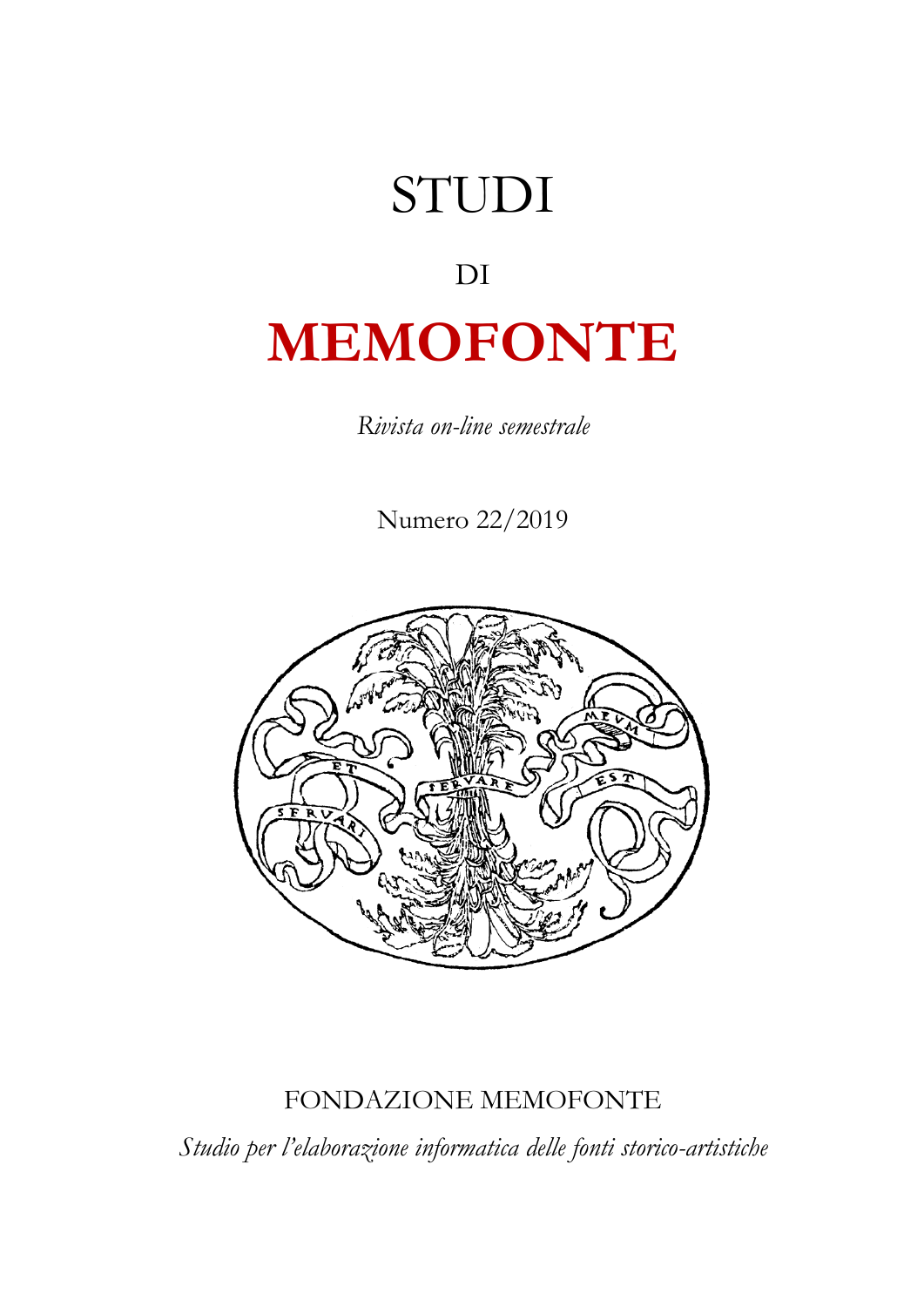[www.memofonte.it](http://www.memofonte.it/)

## **COMITATO REDAZIONALE**

*Proprietario* Fondazione Memofonte onlus

> *Fondatrice* Paola Barocchi

*Direzione scientifica*  Donata Levi

*Comitato scientifico* Francesco Caglioti, Barbara Cinelli, Flavio Fergonzi, Margaret Haines, Donata Levi, Nicoletta Maraschio, Carmelo Occhipinti

*Cura scientifica*  Daria Brasca, Christian Fuhrmeister, Emanuele Pellegrini

> *Cura redazionale*  Martina Nastasi, Laurence Connell

*Segreteria di redazione* Fondazione Memofonte onlus, via de' Coverelli 2/4, 50125 Firenze [info@memofonte.it](mailto:info@memofonte.it)

ISSN 2038-0488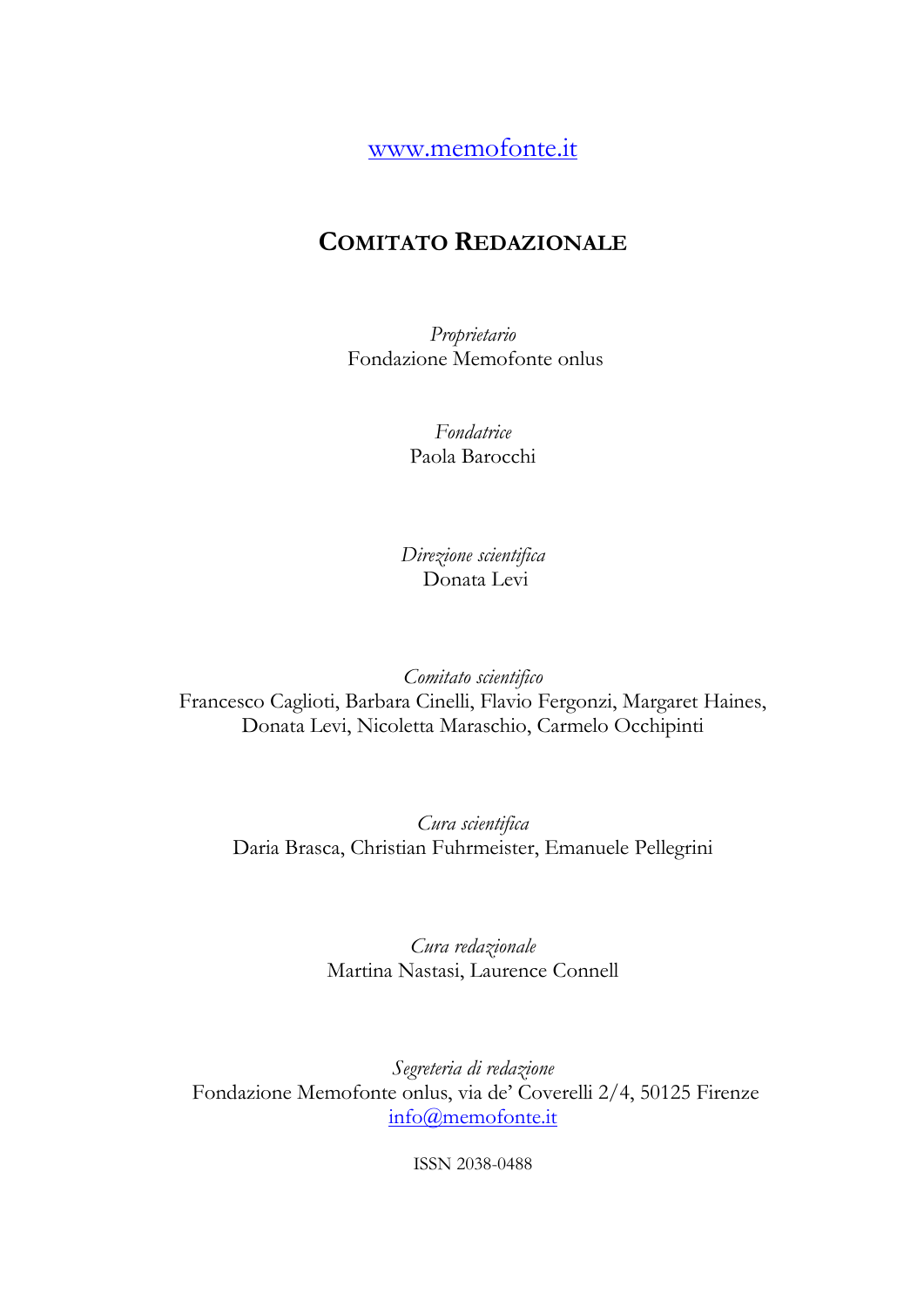### **INDICE**

## *The Transfer of Jewish-owned Cultural Objects in the Alpe Adria Region*

| DARIA BRASCA, CHRISTIAN FUHRMEISTER, EMANUELE PELLEGRINI<br>Introduction                                                                                                                            | p. 1   |
|-----------------------------------------------------------------------------------------------------------------------------------------------------------------------------------------------------|--------|
| <b>VICTORIA REED</b><br>Museum Acquisitions in the Era of the Washington Principles:<br>Porcelain from the Emma Budge Estate                                                                        | p. 9   |
| <b>GISÈLE LÉVY</b><br>Looting Jewish Heritage in the Alpe Adria Region. Findings from<br>the Union of the Italian Jewish Communities (UCEI) Historical Archives                                     | p. 28  |
| <b>IVA PASINI TRŽEC</b><br>Contentious Musealisation Process(es) of Jewish Art Collections in Croatia                                                                                               | p. 41  |
| DARIJA ALUJEVIĆ<br>Jewish-owned Art Collections in Zagreb:<br>The Destiny of the Robert Deutsch Maceljski Collection                                                                                | p.50   |
| ANTONIJA MLIKOTA<br>The Destiny of the Tilla Durieux Collection after its Transfer<br>from Berlin to Zagreb                                                                                         | p. 64  |
| <b>DARIA BRASCA</b><br>The Dispossession of Italian Jews: the Fate of Cultural Property<br>in the Alpe Adria Region during Second World War                                                         | p. 79  |
| <b>CAMILLA DA DALT</b><br>The Case of Morpurgo De Nilma's Art Collection in Trieste:<br>from a Jewish Legacy to a 'German Donation'                                                                 | p. 107 |
| <b>CRISTINA CUDICIO</b><br>The Dissolution of a Jewish Collection: the Pincherle Family in Trieste                                                                                                  | p. 123 |
| <b>ELENA FRANCHI</b><br>«The Chair with the Green Back and Yellow Flowers».<br>Furniture and other Property belonging to Jewish Families in Trieste<br>during Second World War: the Frigessi Affair | p. 138 |
| <b>GABRIELE ANDERL, ANNELIESE SCHALLMEINER</b><br>Sequestered/Confiscated Assets in Trieste: A List of Austrian<br>Jewish Owners in Viennese Archives. A Workshop Report                            | p. 147 |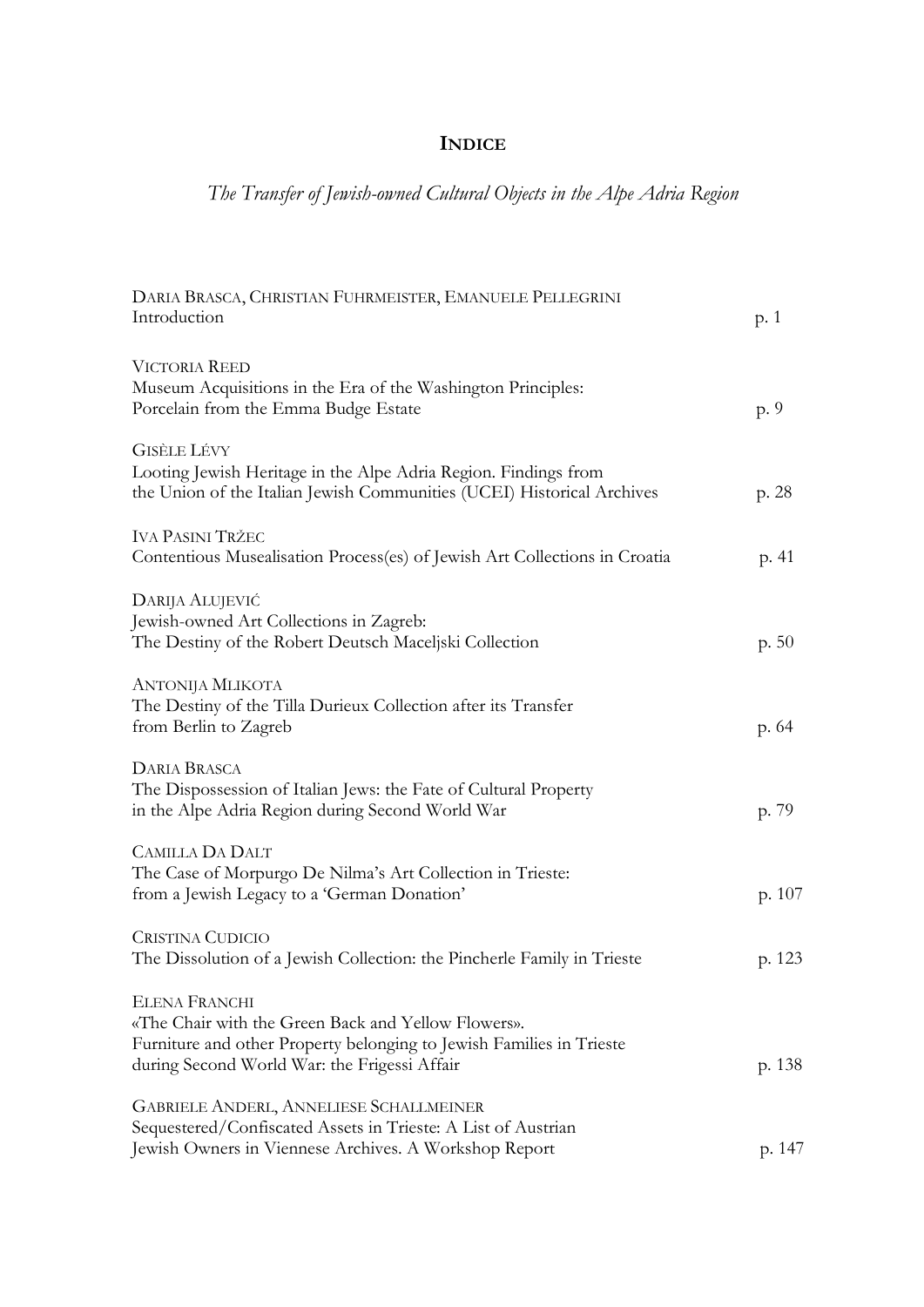| <b>IRENE BOLZON, FABIO VERARDO</b>                                           |        |
|------------------------------------------------------------------------------|--------|
| Postwar Trials in Trieste: Collaboration and Crimes against Jewish           |        |
| property during the German Occupation                                        | p. 163 |
| <b>ANTONIA BARTOLI</b>                                                       |        |
| Flagging a Red Flag: Contextualizing the Activities of Alessandro Morandotti |        |
| between 1939 and 1945 in Light of the Art Looting Investigation Unit Report  |        |
| $(1946 - 1947)$                                                              | p. 174 |
| <b>FRANCESCA COCCOLO</b>                                                     |        |
| Rodolfo Siviero between Fascism and the Cold War: Negotiating Art            |        |
| Restitution and 'Exceptional Returns' to Italy after Second World War        | p. 198 |
| <b>CATERINA ZARU</b>                                                         |        |
| The <i>Affaire Ventura</i> . Antiquarians and Collaborators during and after |        |
| the Second World War                                                         | p. 210 |
|                                                                              |        |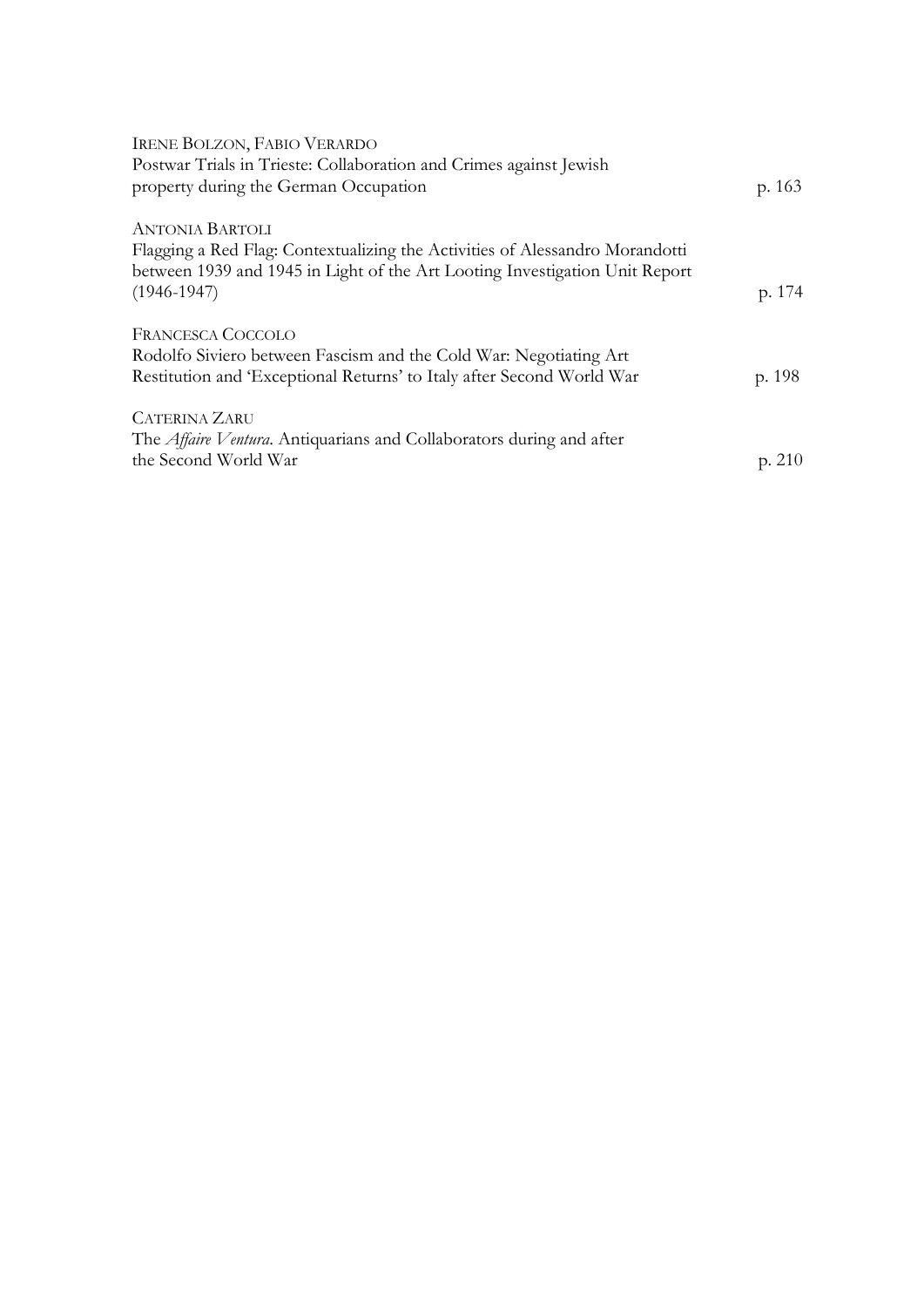#### **RODOLFO SIVIERO BETWEEN FASCISM AND THE COLD WAR: NEGOTIATING ART RESTITUTION AND 'EXCEPTIONAL RETURNS' TO ITALY AFTER SECOND WORLD WAR<sup>1</sup>**

#### *1. Thirty years of investigations into displaced artistic property*

Very little can be accurately asserted about Rodolfo Siviero's (1911-1983) alleged early enrolment in the Florence section of the Fascist party around 1936. This circumstance appears, based on recent contributions and on Siviero's own accounts, to have served as a springboard for unspecified, brief intelligence missions in Nazi Germany, possibly in 1937- 1938<sup>2</sup>. Yet, with no clear-cut sources available, his historiography follows him by resurfacing alongside the Italian Resistance Movement in the early '40s. With no evidence as to his true modus operandi, he is said to have recruited people on a voluntary basis from both military and civil service (members of Comitato di Liberazione Nazionale, partisans, undercover agents, Carabinieri officers, civilians and religious personnel). Since the Monuments, Fine Arts, and Archives unit (MFAA) had yet to land on Italian soil, and before a new Italian army reorganized itself alongside the Allies after 1943, Siviero and his associates initially fell under the authority of the Allied High Command in the Mediterranean theatre. Their activities included following the routes taken by German lorries loaded with works of art, spying on enemy communications and reporting to Allied authorities and partisans, thus preventing new seizures and possible destruction of cultural property<sup>3</sup>. The Italian agency that had run the management and sale of Fascist-seized and confiscated property since 1938 (Ente di gestione e liquidazione immobiliare, EGELI) was also among the art unit's targets. Most notably, all these activities resulted in the collection and production of documents bearing witness to displacements and dispossessions as well as to related military and governmental orders issued by Nazi and Fascist officials<sup>4</sup>. Papers were initially kept in Florence. It was there that Siviero had his first headquarters, located in the house of the Fine Arts official and member of the Recoveries office, Giorgio Castelfranco, of Jewish origin, who left his house to Siverio when he fled the city<sup>5</sup>. Since Siviero's death in 1983, the house – which Giorgio Castelfranco sold him outright after the war – has become a museum run by the Regione Toscana. Nowadays some records and Siviero's collection of newspapers and magazine excerpts are still kept there. And despite their limited extent they cast precious light on his undertakings<sup>6</sup>.

<sup>1</sup> This paper was featured in the programme of the international workshop on *The Transfer of Jewish-owned Cultural Objects in the Alpe Adria Region*, held on 18th and 19th September 2017 at the IMT School for Advanced Studies in Lucca. See [https://www.transcultaa.eu/2017/07/27/conf-the-transfer-of-jewish-owned-cultural-objects-lucca-](https://www.transcultaa.eu/2017/07/27/conf-the-transfer-of-jewish-owned-cultural-objects-lucca-18-19-sep-17)[18-19-sep-17,](https://www.transcultaa.eu/2017/07/27/conf-the-transfer-of-jewish-owned-cultural-objects-lucca-18-19-sep-17) <March, 2018>.

<sup>2</sup> Siviero's diaries n. 3-8, 1938-1943 (AADFi), BOTTARI 2013.

<sup>3</sup> SIVIERO 1984, ARANGIO RUIZ–MOLÈ–LONGHI 1962.

<sup>4</sup> Like those sent from the office of the SS Reichsführer Himmler to the various Kunstschutz personnell in Italy, via the local SS Kommando (SIVIERO 1984).

<sup>5</sup> Born in Venice in 1896, Castelfranco had been working in the Fine Arts administration since 1926. Among his appointments are those of chief of the Soprintendenza medievale per la Toscana and of director of the Pitti Museum in Florence. In late 1942 he was forced to sell his collection of paintings and drawings by Giorgio De Chirico (a close friend of his) and to flee Florence. In 1943 he was appointed Fine Arts official and then director general of the Badoglio government. He moved to Rome the following year and, among other things, worked with Siviero for the retrieval of displaced artworks. See for instance *GIORGIO CASTELFRANCO* 2015; *GIORGIO CASTELFRANCO DA LEONARDO A DE CHIRICO* 2014.

<sup>6</sup> For a review of press clippings and other documents in the archive of Museo Casa Siviero see ZARU 2015-2016.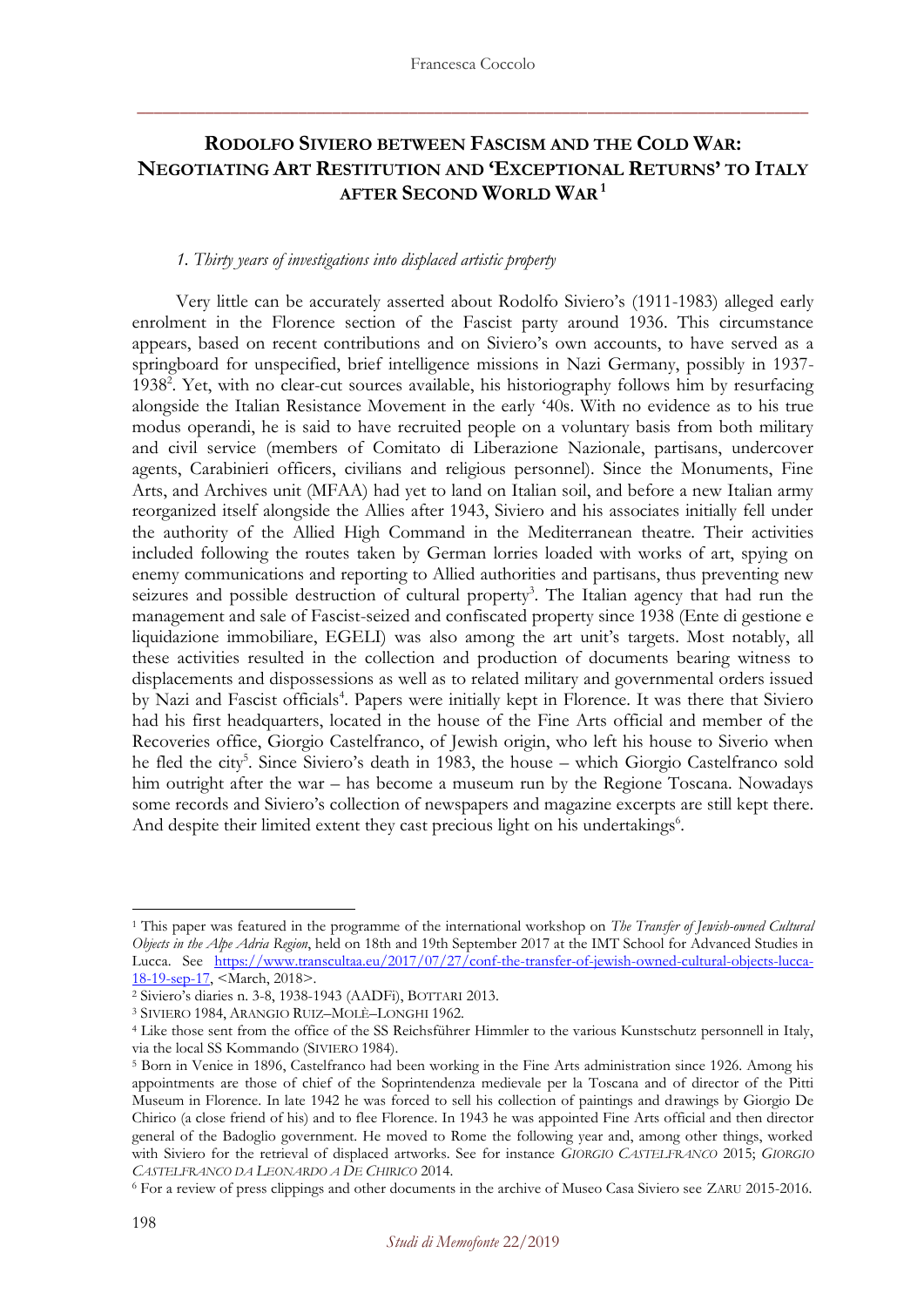Soon after the liberation of Rome in June 1944, with the Kunstschutz personnel<sup>7</sup> moving north and the MFAA now in charge of safeguarding initiatives<sup>8</sup>, Siviero ultimately moved his office to the capital. Meanwhile, he continued overseeing intelligence operations in occupied areas and exchanged information with the US Monuments unit. In order for his office to be properly accredited and to work with Allied authorities, the Italian government granted it institutional status in 1945 under the authority of the new Ministry of Public Education. This ran parallel to a short-lived attempt by the minister Vincenzo Arangio Ruiz to set up, in the spring of 1945, a commission for retrieving works of art taken by the Nazis. The art historian and professor Lionello Venturi, who fled to Paris in 1931 after refusing to swear allegiance to the Fascist party and lived in New York from 1939 to 1944, was deemed ideal for the role<sup>9</sup>. A note to the ministerial decree that, in June 1945, appointed him underscored the importance of a Venturi and Siviero collaboration<sup>10</sup>. Yet, the overall lack of coordination between Italian and American authorities with regard to the retrieval of works of art from depots in Northern Italy and Austria led to Venturi stepping down after only a few months, in July 1945<sup>11</sup>. Thus, notwithstanding Siviero's early affiliation with the Fascist party and his alleged activity in Germany<sup>12</sup>, he was eventually allowed by his government to keep running his office for recoveries. Indeed, the information collected during those years proved crucial to run investigations into displaced artworks and collections. Furthermore, an Italian mission for restitution was set up under the Ministry of Foreign Affairs as soon as the US military government in Germany started admitting national attachés to Central Collecting Points (1946 ca.).

From 1945 onwards, Siviero also made a point of reaching out to the Italian and Allied agencies dealing with dispossessed Jewish property<sup>13</sup>. They included EGELI (tasked after the war with processing restitution applications), ARAR (the agency set up in October 1945 for collecting and selling war remnants), the Allied CEM unit (Captured Enemy Material) and the Allied Jewish Property Control offices (active in the districts previously controlled by the Reich, the Operationszonen of Tyrol and Alpe-Adria). As a result, a good deal of Judaica, Jewish-owned objects and other valuables were spared from auction, which ARAR authorised as soon as 1946<sup>14</sup>. Furthermore, throughout the 1960s and the 1970s, Siviero's office offered support to Italian Jewish communities attempting to document the widespread destruction and looting of synagogues, libraries and Jewish private property. The 2001 Anselmi

<sup>7</sup> The Kunstschutz section was set up in 1940 as the Wehrmacht's art protection branch. It was responsible for documenting and sparing monuments and other artistic material in occupied areas from war damage. Notwithstanding a general compliance with military and SS orders that resulted in several art lootings, it nonetheless assisted Italian officials with art transfers and other operations. FRANCHI 2012.

<sup>8</sup> Apparently the first MFAA *Memorandum on German and Italian Activities with Regard to Works of Art in Italy* is dated 30th September 1944. See NARA, Holocaust Collection, Records of the American Commission for the Protection and Salvage of Artistic and Historical Monuments in War Areas (The Roberts Commission), 1943- 1946/ MFAA Field Reports/ Report On German & Italian Activities In Italy Prior To Occupation Of Rome; Report On MFAA Officers In Normandy [AMG-49].

<sup>9</sup> See for instance TAURASI 2011; *LIONELLO VENTURI* 2006.

<sup>10</sup> ROVATI 2005, p. 270.

<sup>11</sup> ROVATI 2005, pp. 277-280.

<sup>&</sup>lt;sup>12</sup> In a letter dated 26<sup>th</sup> September 1945 to the President of the Council of Ministries of the Kingdom of Italy, Ferruccio Parri, the then Sottosegretario alle Belle Arti Carlo Ludovico Ragghianti refers to Siviero as still a member of the Fascist Servizio Informazioni Militari (SIM). In another letter to the Italian President, Fernanda Wittgens, the then director of the Brera Academy, joins Ragghianti in dubbing Siviero «soldataccio del SIM». See ROVATI 2005, pp. 280-282. See also RAGGHIANTI 2010.

<sup>&</sup>lt;sup>13</sup> See for instance a note by Siviero of September 26, 1946 to the Ministries of Education and Foreign Affairs, ASD MAECI, Affari Politici 1946-1950 series, Italy, folder 22(8).

<sup>14</sup> This was indeed the case of the silverware belonging to the Milan Jewish Community, recovered in 1948 from an ARAR depot. See *RAPPORTO GENERALE DELLA COMMISSIONE [ANSELMI]* 2001, *L'OPERA RITROVATA* 1984, [https://www.lootedart.com/MFEU4H81573,](https://www.lootedart.com/MFEU4H81573) <August, 2019>. See also below section 4.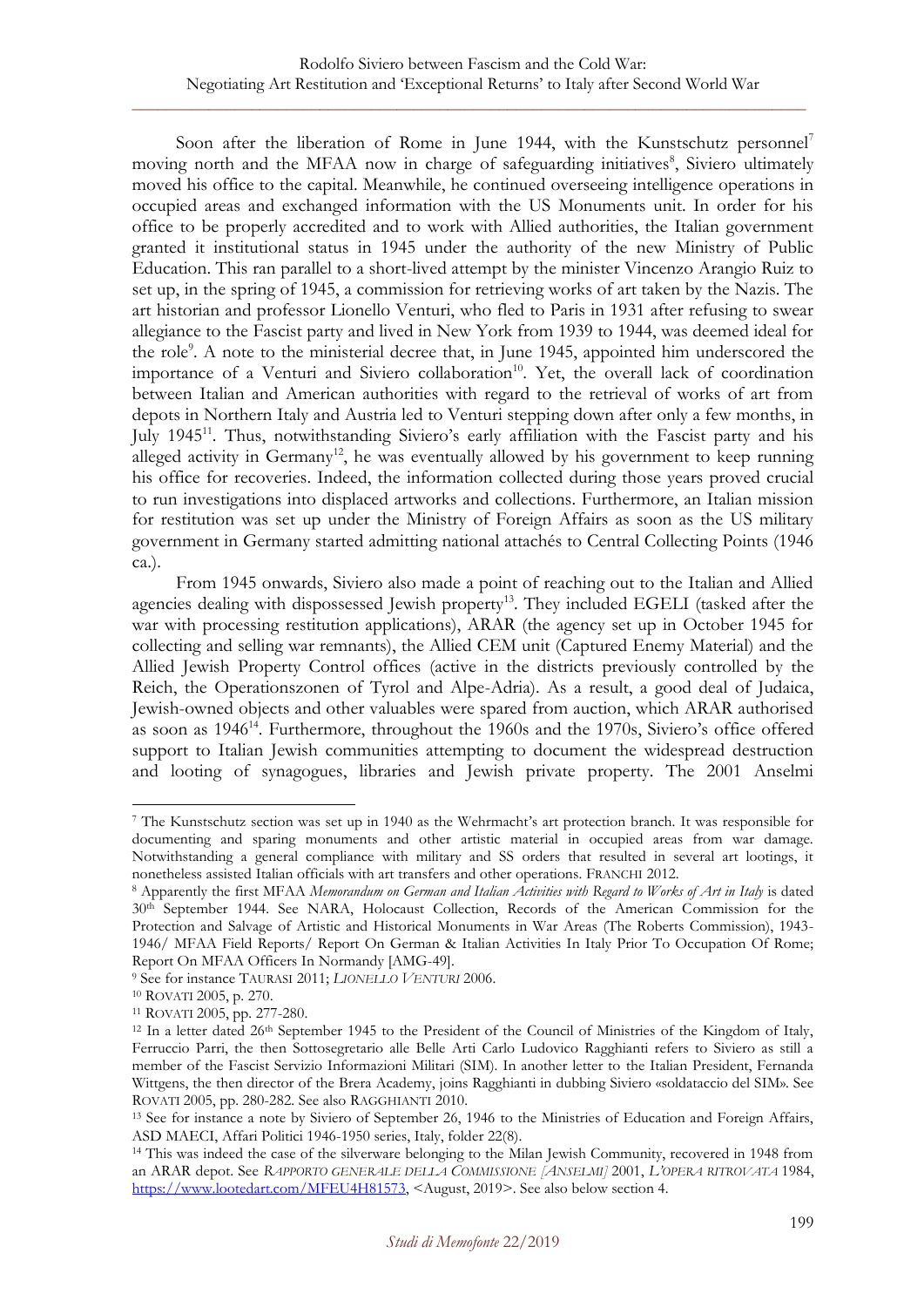Commission<sup>15</sup> report mentions, for instance, the survey on the topic Luisella Mortara Ottolenghi<sup>16</sup> sent to Siviero in November 1976 on behalf of the Italian Union of Jewish Communities  $(UCEI)^{17}$ . Notwithstanding several detailed inventories, the draft catalogue specifically dedicated to missing Jewish property Siviero put together is still unpublished. Nevertheless, documentation of this kind can be found among the Commissione Anselmi's papers in the Central State Archive (ACS) as well as in the archive of the old Office for recoveries, both located in Rome. The latter maintains several folders documenting the fate of objects and furniture belonging to synagogues throughout Italy<sup>18</sup>.

With regards to the recovery of artworks amassed at the US-run Collecting Points in Munich, Wiesbaden and Offenbach, the fragile diplomacy of the second half of the 20<sup>th</sup> century and the multifaceted role of Italy in the conflict strongly affected Siviero's means of negotiation. As a matter of fact, the US military and civil authorities promptly handed back to Italy a great deal of what Nazis had looted and seized after the 1943 occupation of the country. Furthermore, Washington proved keen to also meet Siviero's demands for works that had been sold or given to Germany by Italian authorities beginning in the late '30s. Indeed, documents from the Munich CCP attest to a temporary US endorsement of the latter category<sup>19</sup>. These so-called 'exceptional returns' concerned artworks that ended up in Germany before 1943 partly as a result of Nazi-Fascist political ties<sup>20</sup>. This is the reason why they did not easily fit into official Allied restitution policies<sup>21</sup>. Yet, the US allowed Italy to get back also these artworks, so as to shore up the pro-western results of the 1948 general election for the first republican parliament<sup>22</sup>. Afterwards, Washington grew progressively distrustful of Italian demands, fostering an escalating row between Siviero and the Munich personnel that ultimately brought him into severe disrepute within the US administration and at home. Nevertheless, throughout the '50s and the early '60s, he led negotiations with German and Yugoslav delegates in order to strike international agreements for the handing over of displaced cultural and historical items<sup>23</sup>.

As he himself would state, the 1960s also meant for Siviero increasing political hostility from his own government and administration. This resulted in various attempts by the Italian Ministry of Foreign Affairs to shut down the international branch of the Office for recoveries, at a time when joint initiatives with German representatives were still ongoing<sup>24</sup>. Furthermore, the launch of the Comando Tutela Patrimonio Culturale of the Carabinieri police in 1969 caused an overlap of the competencies and activities of the two bodies. Mounting tensions

<sup>&</sup>lt;sup>15</sup> The Anselmi Commission, so called by the name of its head, Tina Anselmi, was a parliamentary commission established on December 1st 1998, with the task of reconstructing the events concerning the acquisition of Jewish assets in Italy by both public and private bodies.

<sup>16</sup> The art historian Luisella Mortara Ottolenghi (1930-2017) was a member of the Jewish Union's council and vice president of the Jewish Contemporary Documentation Centre in Milan.

<sup>&</sup>lt;sup>17</sup> The full document is currently missing. Only a few attachments referring to some Italian cities are to be found in the UCEI archive (*RAPPORTO GENERALE DELLA COMMISSIONE [ANSELMI]* 2001, p. 148, note 6).

<sup>18</sup> As stated in *RAPPORTO GENERALE DELLA COMMISSIONE [ANSELMI]* 2001, pp. 159-161.

<sup>&</sup>lt;sup>19</sup> See records concerning the Central Collecting Points (Ardelia Hall Collection) in NARA's Holocaust Collection freely available at [https://www.fold3.com/browse/115,](https://www.fold3.com/browse/115) <April, 2018>.

<sup>20</sup> PELLEGRINI 2017; COCCOLO 2017.

<sup>21</sup> FOCARELLI 1997; KURTZ 2006.

<sup>22</sup> NARA, Holocaust Collection, Records Concerning the Central Collecting Points (Ardelia Hall Collection) - Munich Central Collecting Point, 1945-1951/ Restitution Claim Records/ Italy Claims – Correspondence, pp. 36, 54.

<sup>&</sup>lt;sup>23</sup> See for instance the Agreement between the Italian Republic and the Socialist Federal Republic of Yugoslavia for the restitution of cultural property to Yugoslavia, Rome, 15th September 1961. Its Italian version is attached to the Italian Presidential Decree of 22nd December 1961, n. 1667 providing for its implementation. The Decree n. 1667 is available at [www.normattiva.it/uri-res/N2Ls?urn:nir:stato:decreto.del.presidente.della.repubblica:1961-](http://www.normattiva.it/uri-res/N2Ls?urn:nir:stato:decreto.del.presidente.della.repubblica:1961-12-22;1667!vig=) [12-22;1667!vig=,](http://www.normattiva.it/uri-res/N2Ls?urn:nir:stato:decreto.del.presidente.della.repubblica:1961-12-22;1667!vig=) <April, 2018>.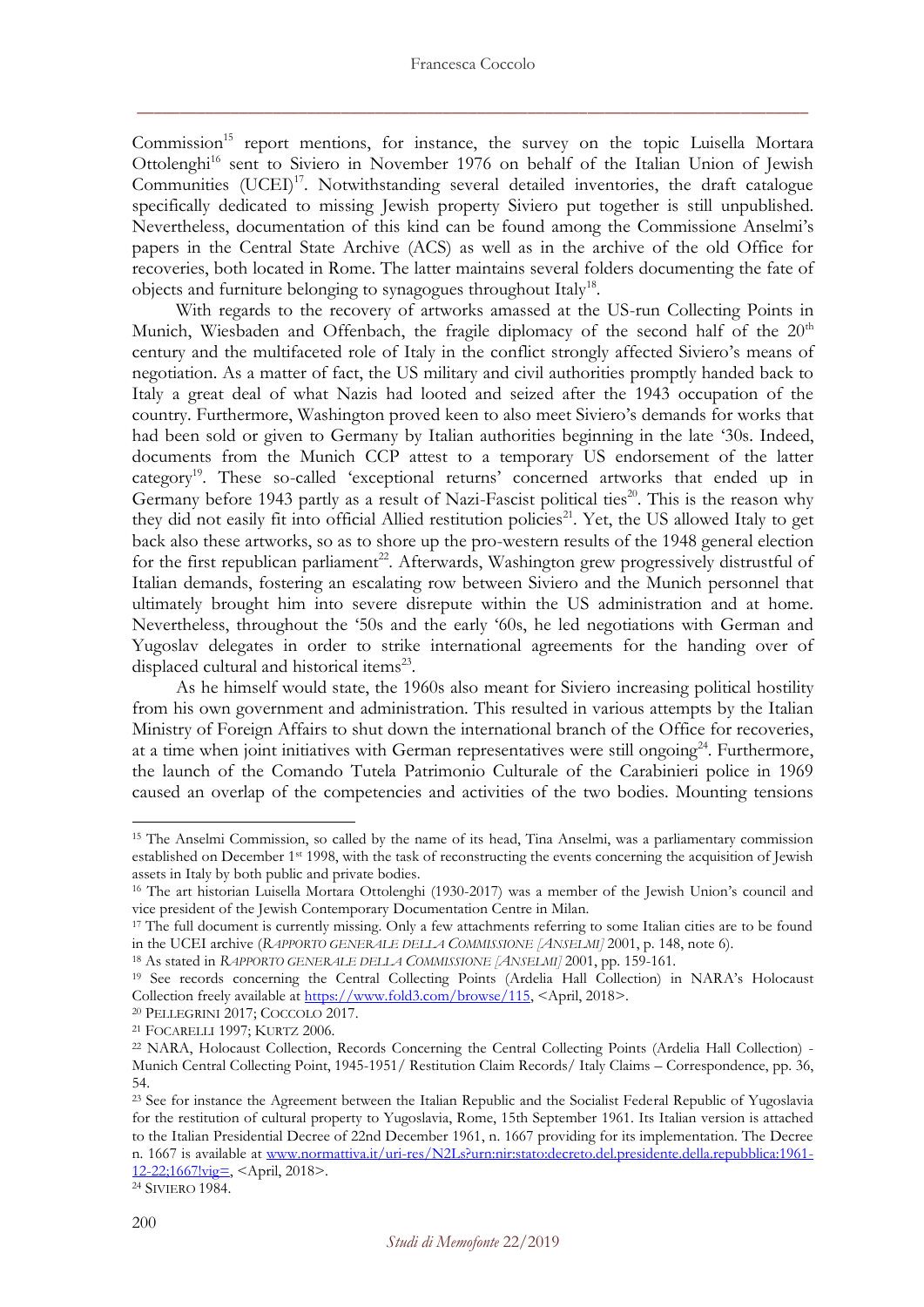with Siviero's office eventually led to the end of the latter as the main reference point in the search for and recovery of displaced cultural property in Italy. On top of that, the retrieval by Siviero of an illegally exported portrait, attributed to Raphael, from the Boston Museum of Fine Arts in 1971, and its worldwide echo, seriously hindered diplomatic relations between Italy and the  $US^{25}$ .

In 1987, four years after Siviero's death, the Office and the Delegation for recoveries officially ceased to operate. Yet, all the documentation produced and collected during its thirty years of activity remained in the very same building where a Commission for recovery ran anew for about a decade (1995-2006). The rooms in Palazzo Venezia where Siviero lived and worked, and where all his records were still kept when I last consulted them in 2017, hosted a conservation unit (the Siviero Archive) under the Italian Minister of Foreign Affairs. In 2019 these rooms were reportedly emptied of all the documents, whose current whereabouts I am yet to verify. Nevertheless, the archive always provided support to the Carabinieri Comando Tutela and still does.

#### *2. The* Adriatisches Küstenland *report*

Even if Siviero's grasp of the situation within the Operationszonen was not as thorough as his grip on the rest of Italy, he was nonetheless able to collect useful documents. Additional information came from inquiries and interrogation reports by the US MFAA and ALIU (Art Looting Investigation Unit), as a result of a collaboration during which both sides shared their field data going back to before the end of the war. This resulted in a fairly detailed survey Siviero compiled of the activities of the German art and monuments protection (Kunstschutz) unit in 1943-1945 in the Operationszone Adriatisches Küstenland<sup>es</sup>.

Here, Silviero starts by giving two chief reasons for missing information. First, key Nazi players were not available for questioning. Among them, he specifically singled out Erika Hanfstaengl, who in 1943-1945 assisted the head of the Kunstschutz office Walter Frodl in Italy, and who after the war served as aide to the Munich CCP's American director Herbert Leonard<sup>27</sup>. Secondly, Siviero laments the widespread displacements and dispersal of official records caused by the political turmoil in the Venezia-Giulia region. Despite this, he was determined to deliver as clear an idea as possible on the Denkmalschutz office's major operations and summed them up as follows: protecting monuments and collections from war damage (mostly in the form of assistance to the Italian Fine Arts personnel); a thorough photographic campaign reportedly run by Ms. Hanfstaengl herself with the technical support of, among others, the Udine photographer Brisighelli; and managing dispossessed Jewish property. With regards to the latter, Siviero underscores the stark difference in treatment between Italian and Austrian Jewish property. The latter was indeed administered as full

<sup>&</sup>lt;sup>25</sup> As a direct consequence, the Boston leg of the visit to the US by the Italian prime minister Colombo and his minister of Foreign Affairs Moro was cancelled. See RATHBONE 2014, pp. 154-230, AADFi.

<sup>26</sup> *Relazione sulle attività dei tedeschi nel periodo 1943/1945 nella zona d'operazioni costiera dell'Adriatico, nel campo delle belle arti, biblioteche e archivi*, ASD MAECI, Affari Politici 1946-1950 series, Italy, folder 22(8).

<sup>27</sup> See the section dedicated to Ms Hanfstaengl by Maria Tischner (Zentralinstitut für Kunstgeschichte, Munich) in FUHRMEISTER–WEDEKIND–TISCHNER 2017, pp. 44, 45. Maria Tischner further analysed Erika's role through a talk titled *Erika Hanfstaengl's Activities in Udine and Trieste from 1943 to 1945*, at the TransCultAA conference *Dispossessions of Cultural Objects between 1914 and 1989/1991. The Alpe Adria Region in Comparative Perspectives*, held in Ljubljana on 19th -21st March 2018 (from now on referred to as the TransCultAA Ljubljana Conference). The full programme of the conference is available at [https://www.transcultaa.eu/2018/02/27/programme-international](https://www.transcultaa.eu/2018/02/27/programme-international-conference-in-ljubljana-march-2018)[conference-in-ljubljana-march-2018,](https://www.transcultaa.eu/2018/02/27/programme-international-conference-in-ljubljana-march-2018) <April, 2018>.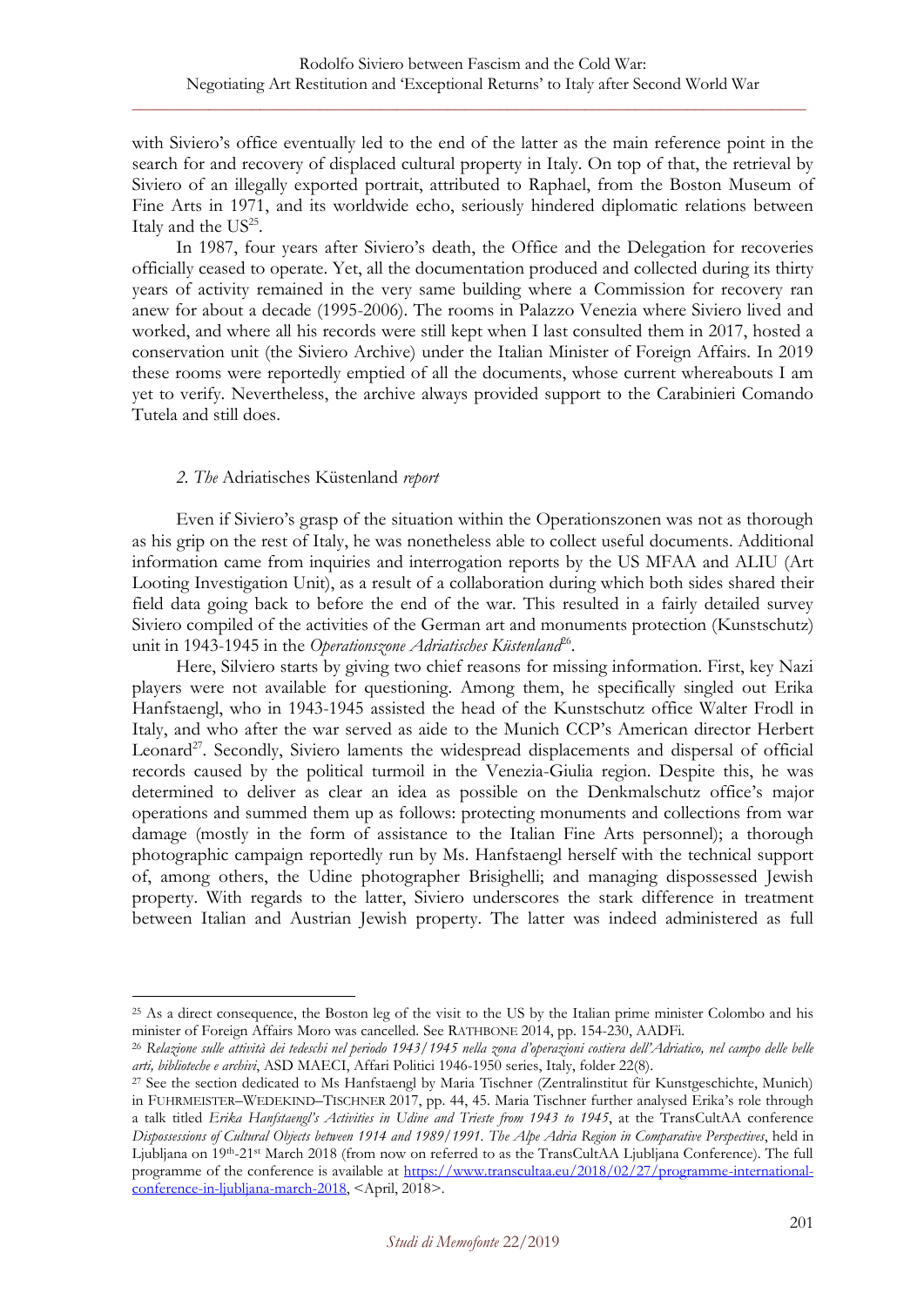property of the Reich, seized at the free port of Trieste and either sold or, in the case of some works of art, earmarked by Kunstschutz's staff for museums in the Reich<sup>28</sup>.

As for Italian Jewish collections, Frodl to some extent succeeded in keeping them on Italian soil by handing them over to local museums. For instance, the Udine City Museum is said to have received items belonging to five Jewish collections: Filippo Brunner<sup>29</sup>, Oscar Luzzatto, the Jerusum family, Enrico Morpurgo and an owner whose identity is unknown. The Trieste City Museum reportedly received part of the collections of Mario Morpurgo and Pollitzer<sup>30</sup>. More often than not, as was the case with part of Enrico Morpurgo's collection in Udine, SS squads and the Reich's Finance office acted without regard to the intention of the Kunstschutz to keep local collections in situ. Furthermore, Frodl himself provided for some items to be transferred to Carinthia at the request of the Supreme Commissioner for the *Adriatisches Küstenland* Friedrich Rainer. More specifically, these items came from the abovementioned collections of Mario Morpurgo, Brunner<sup>31</sup> and Pollitzer. From a note by Erika Hanfstaengl, which Siviero attached to his report along with several other German documents, one learns that she personally selected several of Pollitzer's paintings for the Klagenfurt Landesmuseum<sup>32</sup>. In another instance, a deposition by Palma il Giovane, said to belong to Edmondo Pollach, is reported as having been turned over to the bishop of Rijeka. Nevertheless, Siviero points out the generally low quality of objects involved, since private works of art listed in State registries had been pre-emptively stored elsewhere by Italian Fine Arts officials. Parallel to this, the spoil of Jewish and other libraries took place under the auspices of the Supreme Commissioner with the advice of personnel from the Viennese State Library. Principles of territoriality were apparently taken less into account compared to works of art, and a good deal of bibliographic material made its way to the Reich. Among them, the report mentions 700 volumes from a private Jewish library of regional relevance in Gorizia, those taken from the library of the Duino Castle, and other volumes belonging to a military library located in Pula<sup>33</sup>.

#### *3. Records on the Pincherle Collection<sup>34</sup> in the Siviero Archive*

In 1947, Gino Pincherle, a lawyer from Trieste, brought his claim for lost artworks before the Direzione generale Antichità e Belle Arti. Paintings, etchings and other items were taken from his family villa on Via Giulia 55 soon after September 1943. Fine Arts officials

<sup>28</sup> See the essay by Anneliese Schallmeiner and Gabriele Anderl published in this «Studi di Memofonte» issue. The fate of the Austrian Jewish property taken from the free port in Trieste (dubbed Masse Adria) and later consigned to the auction house Dorotheum was also the focus of Katja Zirnsack's (Dorotheum Vienna) and Felicitas Thurn-Valsassina's (Dorotheum Vienna) talk at the TransCultAA Ljubljana Conference. This was titled *The Vienna Auction House Dorotheum and the 'Masse Adria': What We Know and What We Don't*. For a detailed insight into assets amassed at the Trieste free port see Anneliese Schallmeiner's (Bundesdenkmalamt, Vienna), Daria Brasca's (HERA) and Albena Zlatanova's (Nationalfonds, Vienna) work, presented at the Ljubljana Conference with the title: *Distribution of Shipments in a Transnational Perspective.* 

<sup>&</sup>lt;sup>29</sup> On recent developments in the research on the Brunner collection see the work of Margherita Colusso (University of Udine). Her research featured in the TransCultAA Ljubljana Conference programme with the title *Paintings from a Jewish Residence: New Findings*.

<sup>30</sup> *Relazione sulle attività dei tedeschi nel periodo 1943/1945 nella zona d'operazioni costiera dell'Adriatico, nel campo delle belle arti, biblioteche e archivi*, ASD MAECI, Affari Politici 1946-1950 series, Italy, folder 22(8), p. 7.

<sup>31</sup> *Ivi*, pp. 8, 28, 29.

<sup>32</sup> *Ivi*, pp. 8, 30, 31.

<sup>33</sup> *Ivi*, pp. 9-11.

<sup>34</sup> For a more in-depth analysis of this case see the article by Cristina Cudicio published in this «Studi di Memofonte» issue. The research carried out by Cudicio was also part of the TransCultAA Ljubljana Conference programme, with the title *The Dissolution of a Jewish Collection: The Pincherle Family in Trieste*.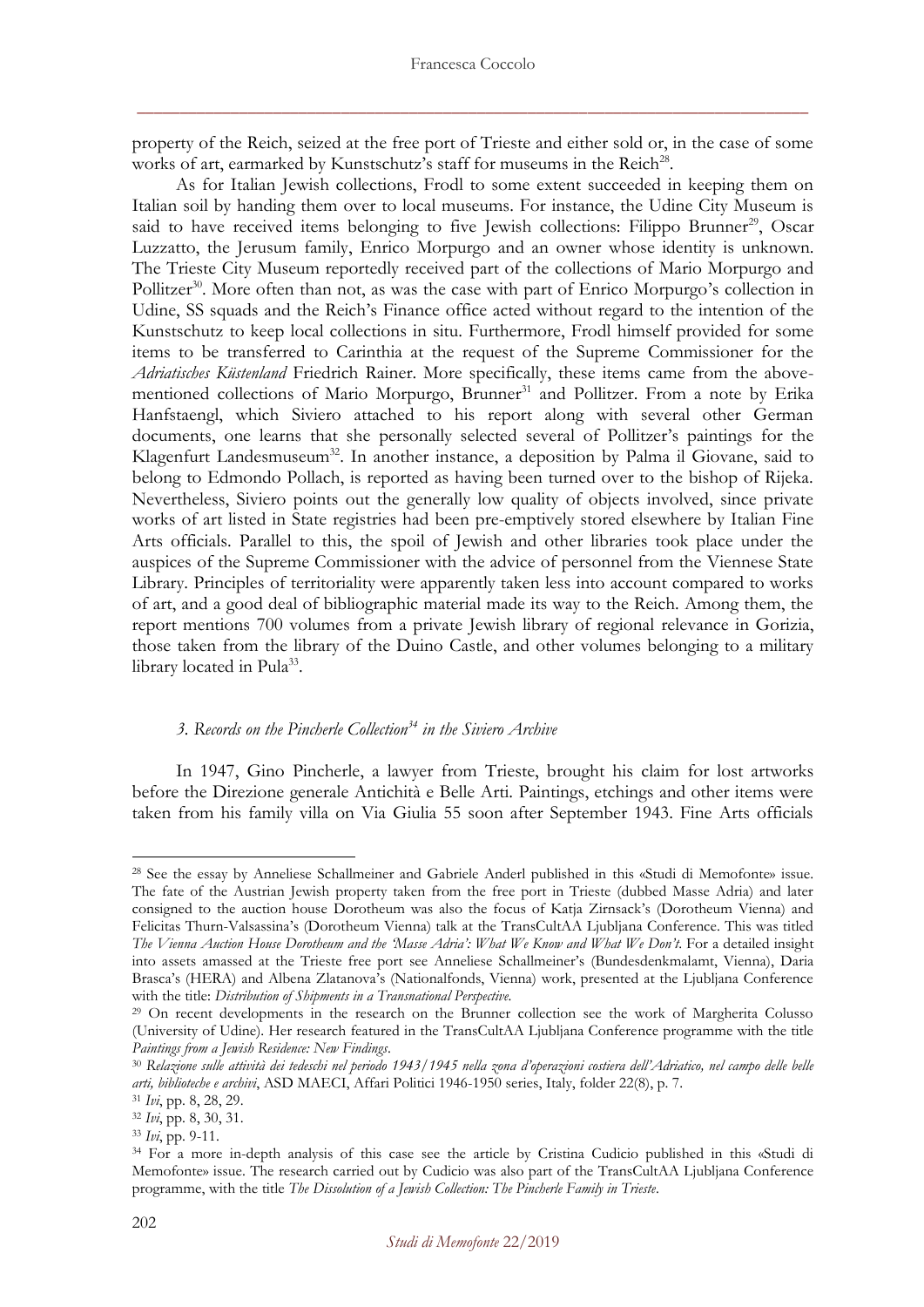consequently advised him to reach out to Siviero's office, which he did in a letter dated the 8<sup>th</sup> of October 1947<sup>35</sup>. At that time, Siviero was quite likely to have had no prior knowledge of this case, as suggested by the lack of reference to it within his 1946 report on the *Adriatisches Küstenland*.

Some months later, in June 1948, Pincherle himself was able to provide Siviero with relevant documentation<sup>36</sup>. This comprised a copy of a valuation receipt for the German Finance department (Finanzabteilung) issued by the Trieste antiques dealer Umberto Michelazzi, who was in charge of cataloguing Pincherle's artworks and who the lawyer himself personally knew. The etchings, which a lawyer's previous notification attributes to Rembrandt and Dürer, do not feature in the Michelazzi list. Nonetheless, Pincherle himself apparently retrieved three wooden sculptures mentioned in the valuation receipt from the Trieste synagogue. Indeed, this is where the Reich's authorities amassed the majority of seized Jewish properties. Furthermore, among the ten oil paintings valued by the Italian dealer, some hints of subsequent investigations by the Siviero office can be found in its archive that refer to a *Tantalo* reportedly by Antonio Zanchi, a *Resurrection* by Palma il Giovane and a Venetian *Venus* (XVI-XVIII century). Along with Michelazzi's valuations, Pincherle also sent a copy of a sales receipt referring to five paintings allegedly belonging to the Trieste lawyer. The antiques dealer is again the estimator of the items, which the paper states as having been sold to the Adria Company<sup>37</sup> on behalf of the Niederdonau Supreme Commander Hugo Jury via a contract, dated 30th June 1944. Notwithstanding the clues these documents offered and despite investigative support provided by the Udine Carabinieri police, along with their Austrian counterparts<sup>38</sup>, none of the above works were tracked down.

The correspondence between Pincherle and Siviero's office that has been found in the Rome archive ends in 1978. Siviero had already written to the lawyer in 1976, bitterly regretting that he had not been able to locate any of the lost paintings, while putting the blame on both his government and Austrian authorities<sup>39</sup>. Indeed, two years before, in 1974, Siviero was granted access to the Mauerbach Kartause in the outskirts of Vienna by the Austrian judge Fellner. This was part of a 1970s governmental initiative through which Austria aimed at swiftly resolving all outstanding private claims for artworks the Munich Collecting Point eventually handed back to Austria. Siviero reports on the judge describing thousands of items stored in the Kartause. Yet, Vienna had resolved to set strict requirements for proof of ownership and to set a specific deadline for restitution requests (seemingly based on a 1969 Austrian law I am still trying to locate/identify). The list brought by the Italians before Austrian authorities in Mauerbach also featured Pincherle's painting. Still, there was no clear match between Pincherle's pieces and the few unidentified paintings Siviero was shown. Nevertheless, the labels on two of these Mauerbach paintings clearly proved that Italy had been their previous location. Due to the lack of documentation, though, in 1978 Austria ultimately rejected Italian demands<sup>40</sup>.

<sup>38</sup> ARCHIVIO SIVIERO, folder n. 281, prot. 3/91, Dipinto di Jacopo Palma il Giovane, *Resurrezione*.

<sup>39</sup> *Ibidem*.

<sup>35</sup> ARCHIVIO SIVIERO, folder n. 154, prot. 3/91, Coll. Pincherle.

<sup>36</sup> *Ibidem.*

<sup>&</sup>lt;sup>37</sup> The company was created in 1943 by the Reich's authorities in order to manage and sell confiscated Jewish assets in the Alpe Adria Region (proceedings of sales in Italy ended up in the Supreme Commissioner's bank account). A great deal of this property was to be sent to Austria, and there mainly sold via the Dorotheum auction house or, as for some select artworks and books, distributed among regional museums, libraries and institutions (*RAPPORTO GENERALE DELLA COMMISSIONE [ANSELMI]* 2001; BRASCA 2017).

<sup>40</sup> ARCHIVIO SIVIERO, folder n. 154, prot. 3/91, Coll. Pincherle.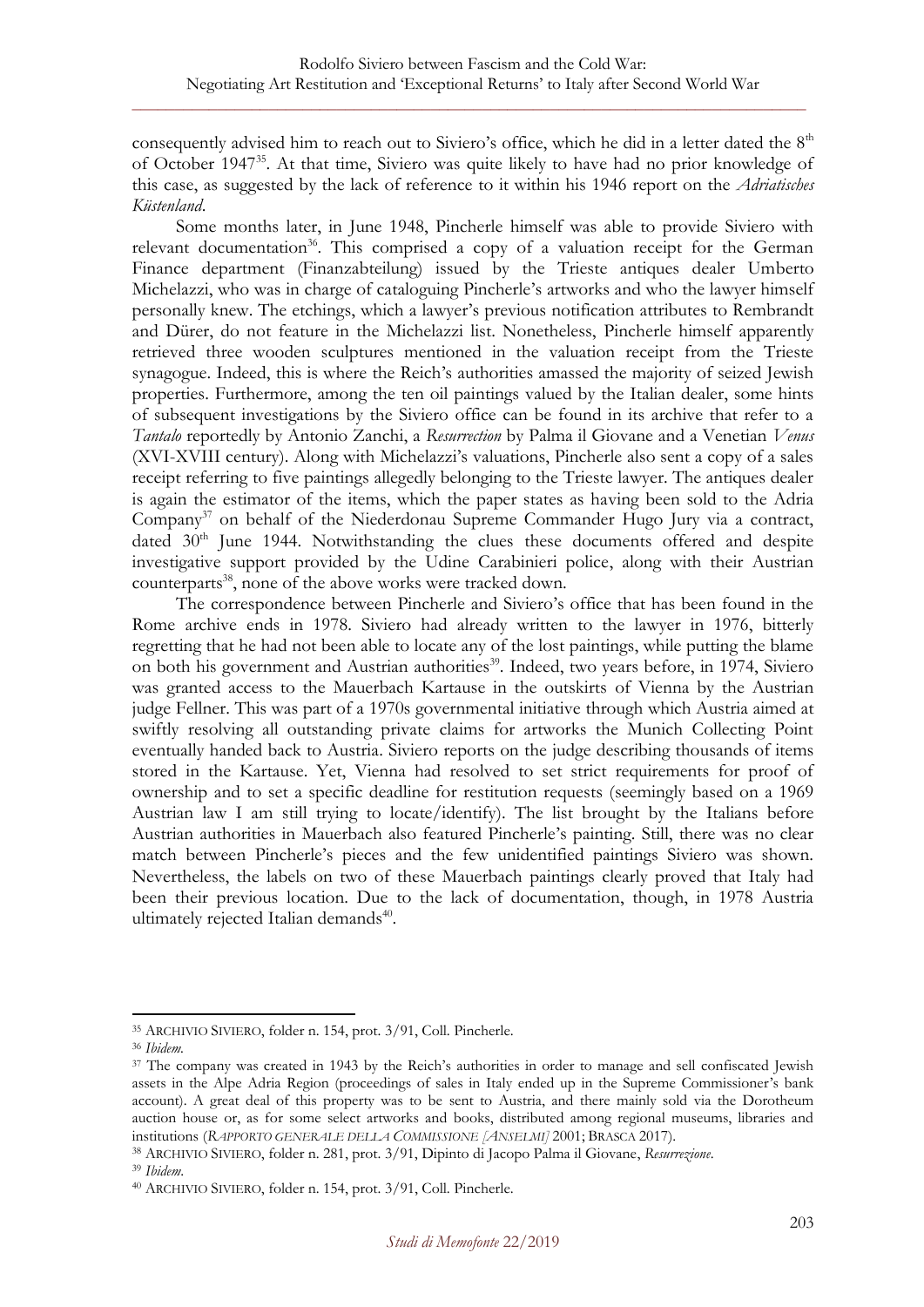#### *4. Closing remarks. What Fascist-Era provenance research?*

The most documented inquiries Siviero and his office carried out, starting in the 1940s, concern Nazi acquisitions before 1943 and the Nazi pillaging of artwork depots and private residences undertaken under military occupation, particularly in central Italy<sup>41</sup>. Targeted artworks were generally publicly-owned masterpieces and pieces from important private collections earmarked for or transferred to the Reich<sup>42</sup>. The fate of artistic property displaced within Italy is, to some extent, less well-documented. As noted above, the assistance Siviero gave to Italian Jewish communities in tracing Judaica and lost private property is attested to by various documentation. Indeed, along with Ms. Ottolenghi's report of 1976, the survey carried out in 2001 by the Anselmi Commission also mentions exchanges of letters between Siviero and the Chief Rabbi of the Rome Jewish community, Mr. Toaff, in 1966. Other letters cited by the Anselmi Commission show the appreciation of the Italian Union of Jewish Communities for his catalogue specifically dedicated to missing Judaica<sup>43</sup>. Predictably, individual claims (i.e. Jewish or private claims brought directly) are not as well accounted for compared to claims presented through the intervention of Jewish communities. And as a matter of fact, Siviero's recoveries provide evidence of this issue.

In 1984, on the 40<sup>th</sup> anniversary of the Resistance movement, the City of Florence put on temporary display a part of the objects Siviero recovered that were still kept in Florence. The exhibition came one year after his death and was meant to commemorate his contribution to the retrieval of such masterpieces. *L'Opera ritrovata. Omaggio a Rodolfo Siviero* is the title of the exhibition catalogue. This was made up of 141 entries, out of which 24 read no provenance, whereas about 90 among the remainder refer to private collections<sup>44</sup>. Notably, a majority of these 90 items consist in artworks either sold or presented to Germany before the military occupation of Italy (among them, some of the 'exceptional returns' of 1948). Nevertheless, under Italian law n. 77 of 1950<sup>45</sup>, all items of artistic, historical or bibliographical relevance sold or otherwise transferred to Nazi authorities and German citizens between 1936 and 1945 and later returned to Italy became state property (art. 1). The law did not allow for any claims from previous owners who had sold artworks to Germany, be they private individuals, organisations or public institutions (art. 2). Yet, it is not clear whether these artworks ever underwent any provenance assessments once officially part of Italy's national heritage. The same considerations apply to possible (though unaccounted for) inquiries into unidentified property Siviero brought back from Germany, also in order to ascertain their Jewish ownership.

Apparently, these works were still on display in February 1987, when the Ministry of Culture (at the time, the Ministero per i Beni Culturali e Ambientali) set up a commission of

<sup>41</sup> *L'OPERA DA RITROVARE* 1995.

<sup>&</sup>lt;sup>42</sup> Major masterpieces and collections transferred to Germany or left in Alto Adige came for the most part from Tuscan locations such as Montagnana (Florence), where pieces from the Uffizi and Pitti museums were, Poggio a Caiano (Prato), Dicomano (Florence), Poppi (Arezzo), Soci (Arezzo). Additionally, the Contini-Bonacossi collection was taken by German troops from an estate in Trefiano (Prato), whereas the Finally collection was found in a Florence house (NARA; SIVIERO 1984; FASOLA 1945). Outside Tuscany, one of the most famous German lootings occurred in the Montecassino monastery (Frosinone), soon before its bombing by Allied troops (on this topic see *Monte Cassino: The Story Of The Most Controversial Battle Of World War II*, by David Hapgood and David Richardson, 2002).

<sup>43</sup> *RAPPORTO GENERALE DELLA COMMISSIONE [ANSELMI]* 2001.

<sup>44</sup> *L'OPERA RITROVATA* 1984.

<sup>45</sup> Law 14th January 1950, n. 77*, Avocazione allo Stato del materiale artistico, storico e bibliografico recuperato in Germania e restituito allo Stato italiano dal Governo militare alleato*. Available in Italian at [www.normattiva.it/uri](http://www.normattiva.it/uri-res/N2Ls?urn:nir:stato:legge:1950-01-14;77!vig=)[res/N2Ls?urn:nir:stato:legge:1950-01-14;77!vig=,](http://www.normattiva.it/uri-res/N2Ls?urn:nir:stato:legge:1950-01-14;77!vig=) <April, 2018>.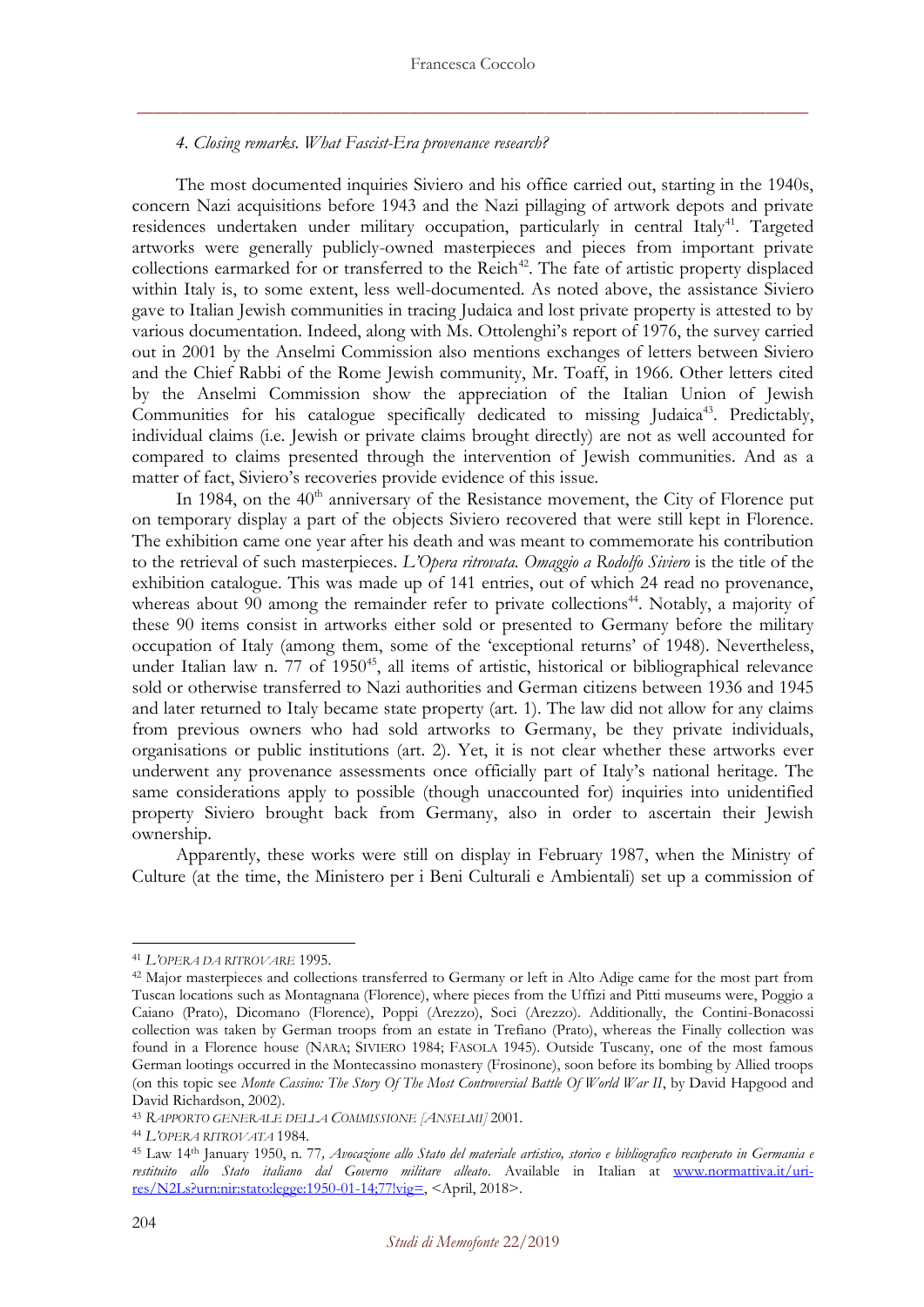experts and tasked it with assigning these pieces to Italian museums and institutions<sup>46</sup>. One year later, in 1988, a new ministerial decree ruled that the 141 items were to be assigned to various Soprintendenze, based on the final assessment of the commission<sup>47</sup>. Minutes of the experts' work have yet to be located. They would nonetheless be key for assessing whether any considerations on doubtful provenances ever took place. Ultimately, the Soprintendenza in Florence was allotted a large part of the 106 works. Rome received 21 pieces, split between the Fine Arts and the Archaeology departments (13 and 8 respectively). The Soprintendenza in Venice also received eight artworks, Milan six, Genoa two and Naples one. The remaining two were presumably handed back to Germany, although this has yet to be verified.

To date, details have yet to be found that might clarify to what extent some of these items' provenance was researched while they were in State hands. Apparently, in only one instance did the original owner file a claim for restitution. This was the case of the Milan Jewish Community. Possibly in 1991, they filed a claim against the 1988 ministerial decree, claiming the return of some silverware taken from an ARAR depot in 1948<sup>48</sup>. These are the 1984 cat. entries n. 120-123, which mentioned the Milan Jewish Community in the items' provenance. Despite this, the 1988 ministerial decree assigned them to the Milan Fine Arts department and it was eventually by the Jewish Community's own initiative that these pieces were handed back. Based on the Anselmi Commission report, the court deemed that these items did not fall under the category mentioned in the n. 77/1950 law. Indeed, the silverware had been in no way sold or transferred to German citizens, but rather reportedly seized by the Nazis themselves and thus not eligible to become State property in 1988. The ruling appears to have been based on a 1946 Italian law that, for the first time after the war, addressed the issue of the retrieval and restitution of artistic property taken by Germany during the war<sup>49</sup>. To the author's knowledge, no other Italian judgment or resolution has ever referred to the 1946 law, which was eventually repealed in 2008. Indeed, this case testifies to the lack of initiatives towards controversial provenance/ownership history in Italy<sup>50</sup>. Here, possibly more than anywhere else, recovered property happens to be as deep a gap as missing objects are. Yet, all the information Siviero was able to collect and preserve is surely a valuable foundation for new inquiries into transferred and dispossessed artistic property.

<sup>46</sup> Ministerial Decree 23rd February 1987, Ministero per i Beni Culturali e Ambientali. This was most kindly located in the Anselmi Commission's folder in the Central State Archive (ACS) by Marina Turchetti (ACS Library, Rome). As of 2017, when I was sent a copy of above decree, the folder with all the documents the Anselmi Commission was able to gather on dispossessions of Jewish property was reported to be still neither sorted nor inventoried.

<sup>47</sup> Ministerial Decree 1st August 1988, Ministero per i Beni Culturali e Ambientali. This was sent over by Ms Turchetti along with the previous document, as stated in the above footnote.

<sup>48</sup> *RAPPORTO GENERALE DELLA COMMISSIONE [ANSELMI]* 2001, pp. 160, 161.

<sup>49</sup> Lieutenant's Decree 5th May 1946, n. 601, *Norme per il recupero delle opere d'arte sottratte dalla Germania durante la guerra.* Available in Italian at [www.gazzettaufficiale.it/eli/id/1946/07/27/046U0601/sg,](http://www.gazzettaufficiale.it/eli/id/1946/07/27/046U0601/sg) <April, 2018>. <sup>50</sup> PAVAN 2015.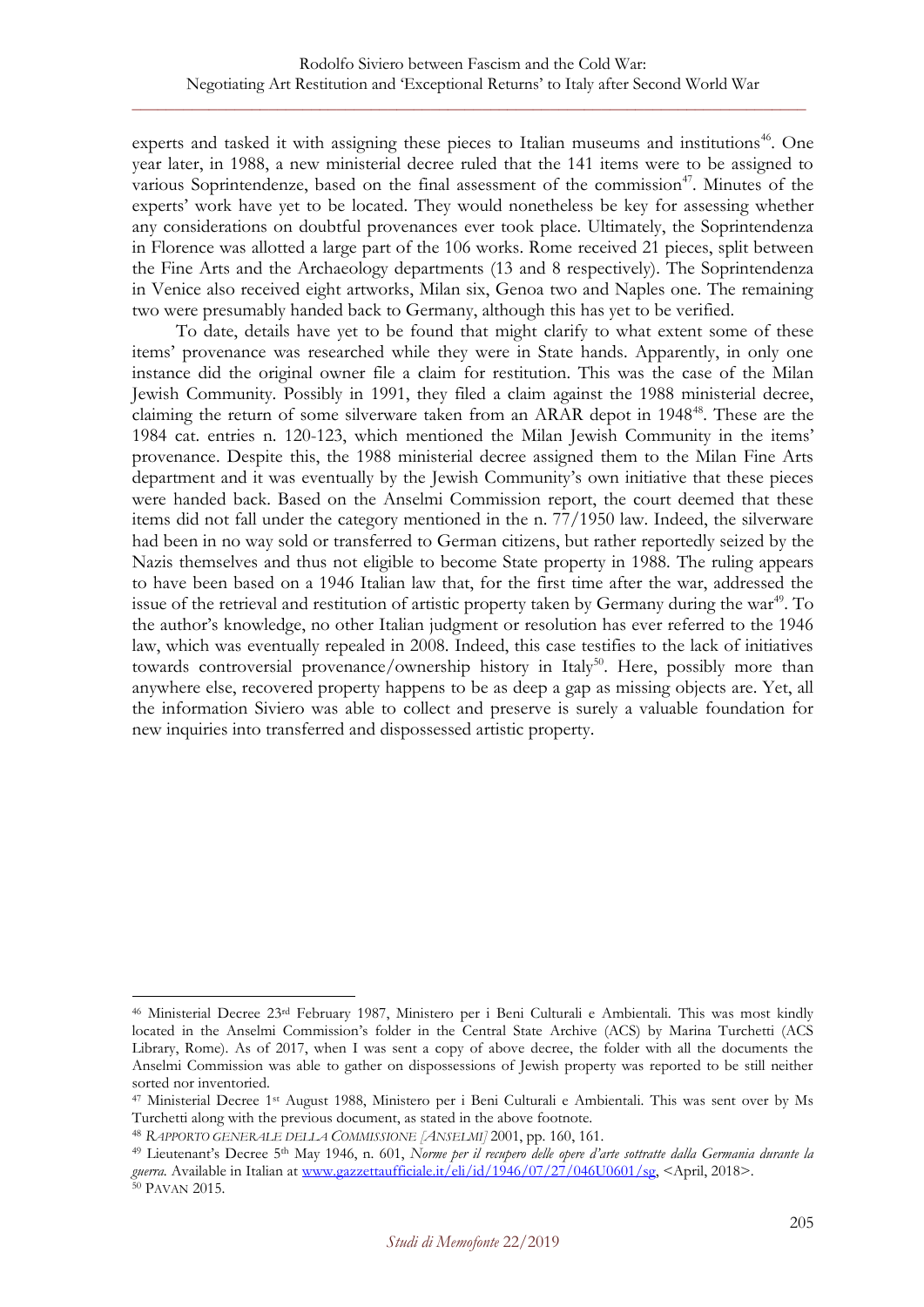#### **BIBLIOGRAPHY**

#### ARANGIO RUIZ–MOLÈ–LONGHI 1962

V. ARANGIO RUIZ, E. MOLÈ, R. LONGHI, *La medaglia degli artisti e degli scrittori italiani a Rodolfo Siviero. Resoconto della cerimonia all'Accademia Nazionale dei Lincei*, Florence 1962.

#### BOTTARI 2013 F. BOTTARI, *Rodolfo Siviero, avventure e recuperi del più grande agente segreto dell'arte*, Rome 2013.

#### BRASCA 2017

D. BRASCA, *The Nazi plunder in the Alpe Adria (1943-1945): A political contention for the control of the cultural property Jewish-owned*, «Studi di Memofonte», 18, 2017, pp. 99-107.

#### COCCOLO 2017

F. COCCOLO, *Law n. 1089 of 1 June 1939. The origin and consequences of the Italian legislation on the protection of the national cultural heritage in the 20th century*, in *Cultural Heritage. Scenarios 2015-2017*, edited by S. Pinton, L. Zagato, Venice 2017, pp. 195-209.

#### FASOLA 1945

C. FASOLA, *Le gallerie di Firenze e la Guerra. Storia e cronaca*, Florence 1945.

#### FOCARELLI 1997

C. FOCARELLI, *On the restitution to Italy of cultural property removed to Germany during the Second World War under the terms of the 1947 Treaty of peace*, «Spoils of War», 4, 1997, pp. 41-45.

#### FRANCHI 2012

E. FRANCHI, *Vertrauen und Misstrauen: die schwierigen Beziehungen zwischen der Italienischen Sozialrepublik und dem 'Kunstschutz'. Einige umstrittene Fälle*, in *Kunsthistoriker im Krieg. Deutscher Militärischer Kunstschutz in Italien 1943-1945*, edited by C. Fuhrmeister, J. Griebel, S. Klingen, R. Peters, Vienna-Cologne-Weimar 2012, pp. 111-128.

#### FUHRMEISTER–WEDEKIND–TISCHNER 2017

C. FUHRMEISTER, M. WEDEKIND, M. TISCHNER, *Kulturguttransfers im Alpen-Adria-Raum während des 20. Jahrhunderts*, «Provenienz & Forschung», 2, 2017, pp. 41-45.

#### *GIORGIO CASTELFRANCO* 2015

*Giorgio Castelfranco: un monument man poco conosciuto*, exhibition catalogue (Florence, Museo di Casa Rodolfo Siviero, January 31<sup>th</sup>-March 31<sup>th</sup> 2015), edited by A. Castellani, F. Cavarocchi, A. Cecconi, Florence 2015.

#### *GIORGIO CASTELFRANCO DA LEONARDO A DE CHIRICO* 2014

*Giorgio Castelfranco da Leonardo a De Chirico: le carte di un intellettuale ebreo nell'Italia del fascismo*, exhibition catalogue (Florence, Museo di Casa Rodolfo Siviero, January 25<sup>th</sup>-March 31<sup>th</sup> 2014), edited by E. Greco, F. Carducci, Florence 2014.

#### KURTZ 2006

M.J. KURTZ, *America and the return of Nazi contraband: the recovery of Europe's cultural treasures*, Cambridge 2006.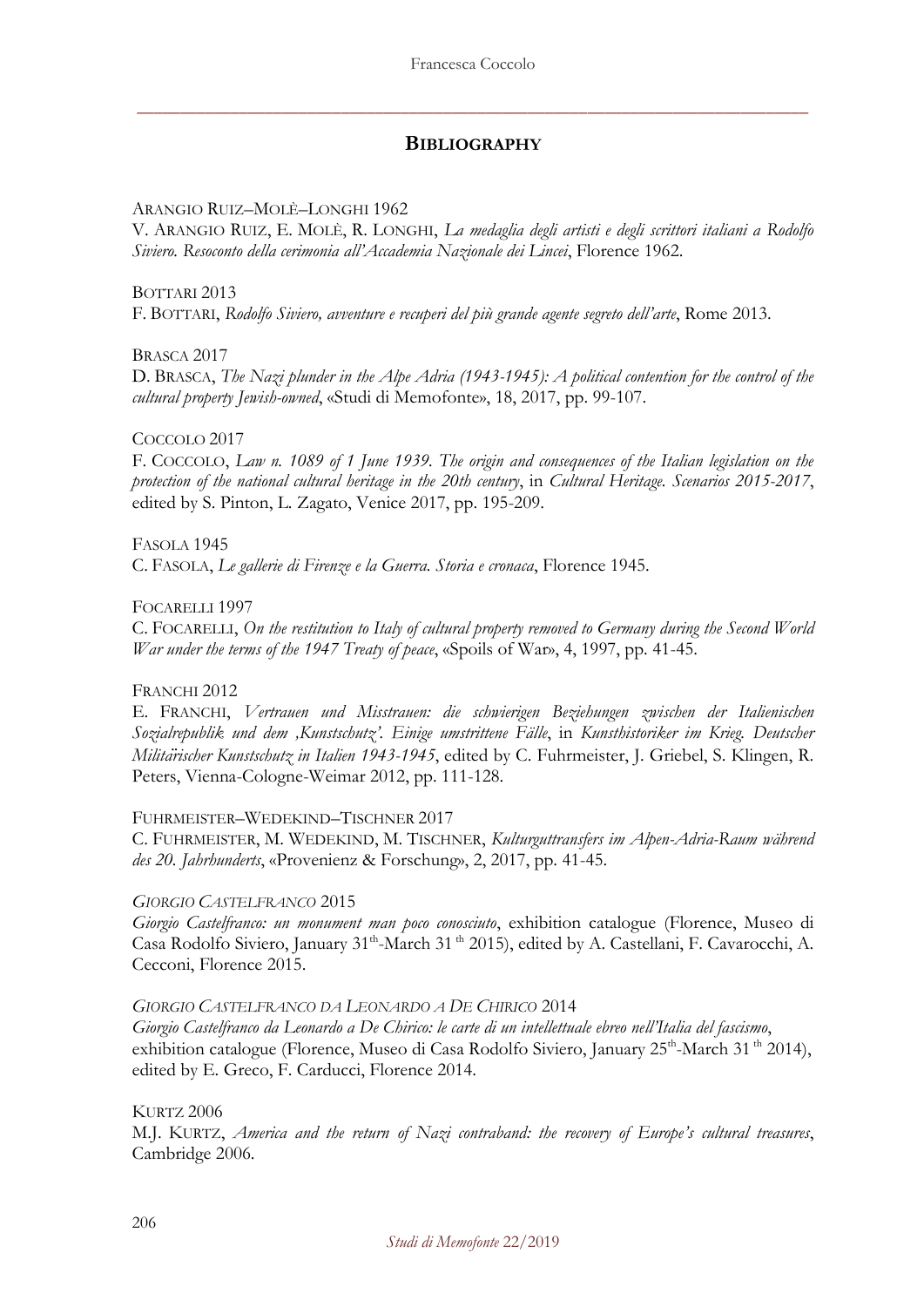#### *LIONELLO VENTURI* 2006

*Lionello Venturi: intellettuale antifascista, Mostra storico-documentaria*, exhibition catalogue, edited by G. Taurasi, Carpi 2006.

#### *L'OPERA DA RITROVARE* 1995

*L'opera da ritrovare. Repertorio del patrimonio artistico italiano disperso all'epoca della Seconda Guerra Mondiale*, edited by L. Morozzi and R. Paris, Rome 1995.

#### *L'OPERA RITROVATA* 1984

*L'Opera Ritrovata. Omaggio a Rodolfo Siviero*, exhibition catalogue (Florence, Palazzo Vecchio, 1984), edited by B. Paolozzi Strozzi and F. Scalia, Florence 1984.

#### PAVAN 2015

I. PAVAN, *Le «Holocaust Litigation» in Italia. Storia, burocrazia e giustizia (1955-2015)*, in *Nei tribunali. Pratiche e protagonisti della giustizia di transizione nell'Italia repubblicana*, edited by G. Focardi and C. Nubola, Bologne 2015, pp. 303-333.

#### PELLEGRINI 2017

E. PELLEGRINI, Old masters *per Impressionisti: gli scambi di Göring e le restituzioni del secondo dopoguerra*, in *Critica d'arte e tutela in Italia. Figure e protagonisti nel secondo dopoguerra*, edited by C. Galassi, Perugia 2017, pp. 367-398.

#### RAGGHIANTI 2010

C.L. RAGGHIANTI, *È urgente ricuperare le opere d'arte*, in *Carlo Ludovico Ragghianti. Il valore del patrimonio culturale. Scritti dal 1935 al 1987*, edited by M. Naldi and E. Pellegrini, Pise 2010, pp. 100-103.

#### *RAPPORTO GENERALE DELLA COMMISSIONE [ANSELMI]* 2001

*Rapporto generale della Commissione [Anselmi] per la ricostruzione delle vicende che hanno caratterizzato in Italia le attività di acquisizione dei beni dei cittadini ebrei da parte di organismi pubblici e privati*, edited by the Italian Government, Rome 2001, [http://presidenza.governo.it/DICA/beni\\_ebraici/,](http://presidenza.governo.it/DICA/beni_ebraici/) <May, 2018>.

RATHBONE 2014 B. RATHBONE, *The Boston Raphael*, Boston 2014.

ROVATI 2005

F. ROVATI, *Il recupero delle opere d'arte trafugate dai tedeschi*, «ACME - Annali della Facoltà di Lettere e Filosofia dell'Università degli Studi di Milano», 58, 2005, pp. 265-292.

SARFATTI 2016

M. SARFATTI, *Rodolfo Siviero e la razzia dei beni della sinagoga di Firenze*, in *Documenti e commenti*, n. 1 (upload December 31, 2016; last update April 20, 2017), [http://www.michelesarfatti.it/documenti-e-commenti/rodolfo-siviero-e-la-razzia-dei-beni](http://www.michelesarfatti.it/documenti-e-commenti/rodolfo-siviero-e-la-razzia-dei-beni-della-sinagoga-di-firenze)[della-sinagoga-di-firenze.](http://www.michelesarfatti.it/documenti-e-commenti/rodolfo-siviero-e-la-razzia-dei-beni-della-sinagoga-di-firenze)

SIVIERO 1984

R. SIVIERO, *L'arte e il nazismo: esodo e ritrovo delle opere d'arte italiane, 1938-1963*, edited by M. Ursino, Florence 1984.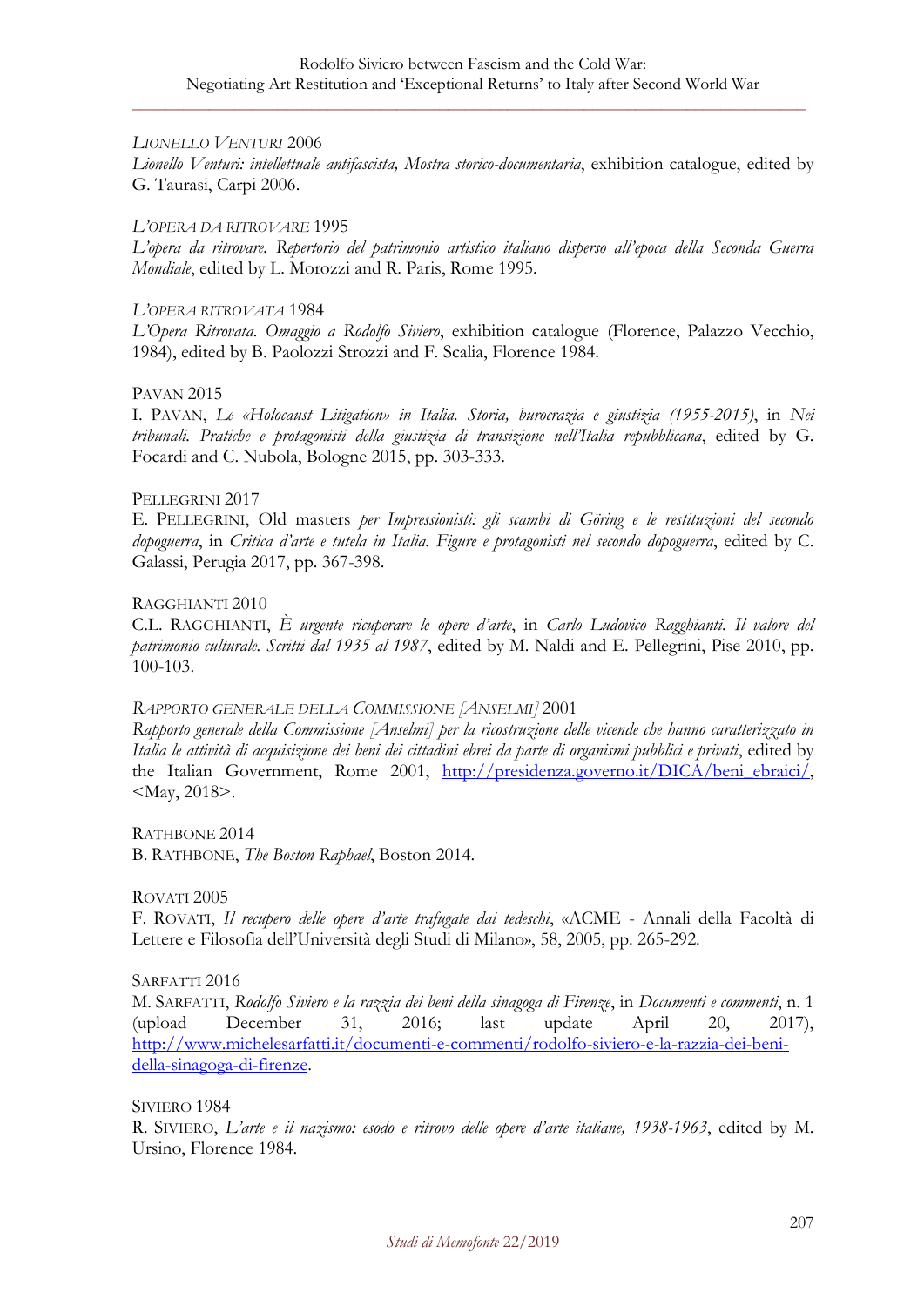TAURASI 2011

G. TAURASI, *Il dignitoso rifiuto. Lionello Venturi, l'intellettuale che disse no al fascismo*, «Annale dell'Istituto storico di Modena», 1, 2011, pp. 36-43.

ZARU 2015-2016

C. Zaru, *L'Affare Ventura. Antiquari e collaborazionisti intorno alla Seconda guerra mondiale*, Master's thesis, Univerità degli Studi di Firenze, Florence A.A. 2015-2016.

Consulted archival sources

#### ARCHIVIO SIVIERO

Nucleo di conservazione Archivio Siviero e Archivio Delegazione Italiana per il recupero delle opere d'arte, Ministero per gli Affari Esteri e la Cooperazione Internazionale.

ASD MAECI Archivio Storico Diplomatico, Ministero per gli Affari Esteri e la Cooperazione Internazionale

ACS Archivio Centrale di Stato

MUSEO CASA SIVIERO Museo Casa Siviero, Regione Toscana

AADFi Accademia delle Arti del Disegno di Firenze

NARA National Archives and Records Administration Fold3.com